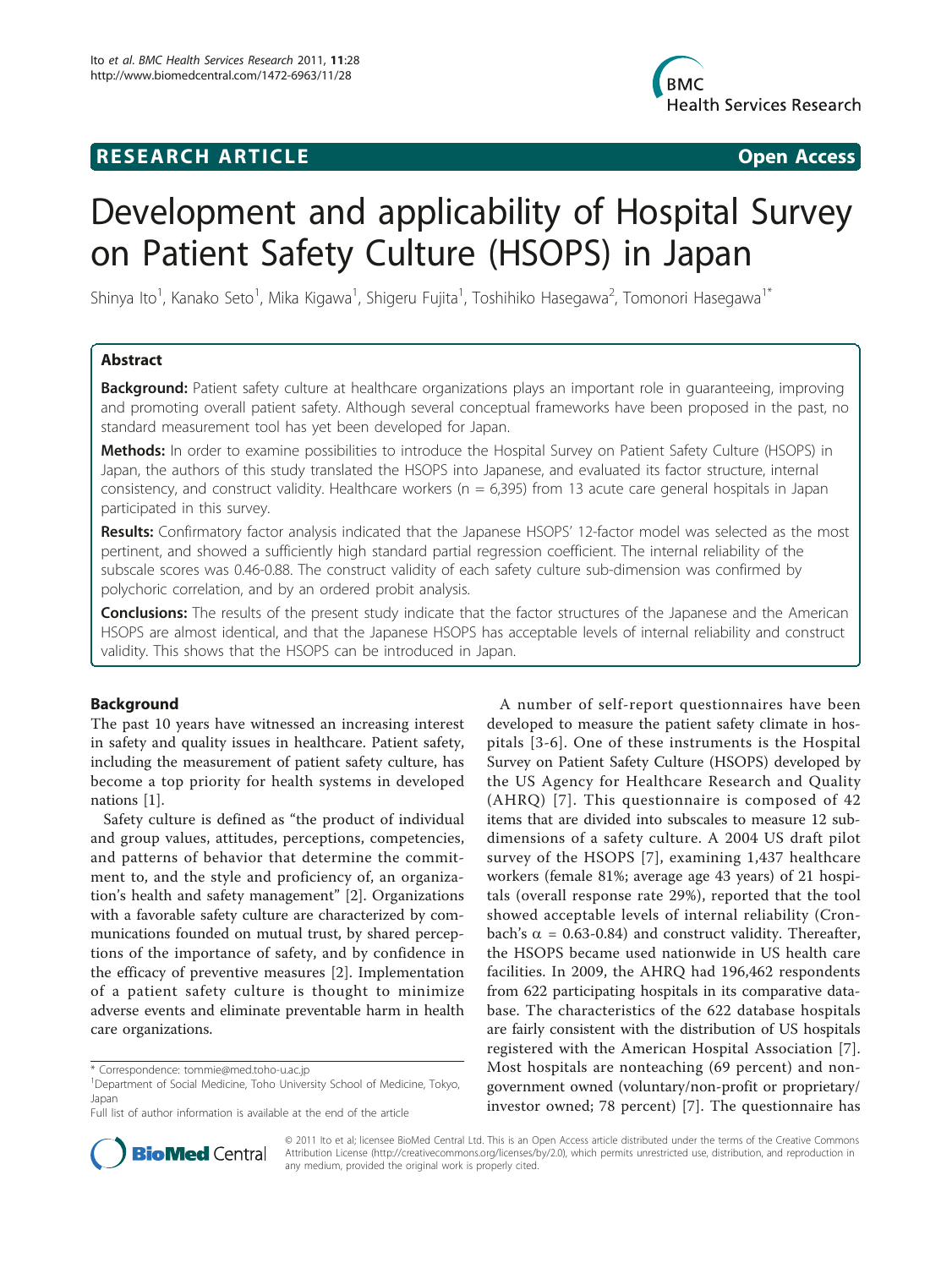been translated into 16 different languages including Japanese, and it is currently used in 31 countries.

In terms of the factorial structure of the HSOPS, only two studies have replicated the factor structure of the HSOPS using the exploratory factor analysis (EFA). However, the results were different but only to some extent i.e. they found one less factor. For example, Blegen et al. [[8](#page-6-0)] included 454 healthcare workers from three hospitals in their study, and reported that the tool was an 11-factor model, which did not include the staffing subscale, and showed to have moderate-to-strong reliability (Cronbach's  $\alpha = 0.44$ -0.83) and validity. In Netherlands, Smits et al. [[9](#page-6-0)] also reported an 11-factor model and moderate reliability (Cronbach's  $\alpha = 0.57$ -0.79) and validity.

The purpose of this study is to examine the validity and applicability of the HSOPS in Japan and to compare the factor structure to that found in other studies, particularly the original US study. We translated the HSOPS into Japanese, and evaluated its internal consistency and construct validity.

# Methods

# Data Sources

This survey was conducted with healthcare workers from 13 acute care general hospitals in Japan over the period from January to November 2009. The participating hospitals included eight urban hospitals and five rural hospitals, one of which was a university hospital and the other 12 were teaching hospitals. Bed size numbers of these hospitals varied from 78 to 1,021 beds (three hospital <300, six hospital 300-500, and four hospital >500 beds). The Japanese version of the HSOPS (Japanese HSOPS) was distributed to all healthcare workers at each hospital through interoffice mail and returned by mail. To allow for confidentiality, all questionnaires were sealed in an envelope before collection. Additionally, the survey was conducted anonymously.

A total of 7,725 healthcare workers completed the questionnaire. A total of 9,867 questionnaires were originally sent out. Questionnaires ( $n = 629$ ) in which participants selected "N/A" for an entire section were excluded from the analysis. A further 701 questionnaires in which fewer than half the items were answered were also excluded. The respondents' mean scores of all people on the item replaced missing values. The remaining 6,395 surveys were analysed. These surveys represented 74.9% of those distributed (54.6 to 92.9%; Table 1).

# Hospital Survey on Patient Safety Culture

First, permission was obtained from the author to use the HSOPS. Then, the HSOPS was translated to Japanese by a panel including a bilingual English-Japanese translator and specialists in patient safety. Although no back-translation

| Worker<br><b>Characteristics</b> |      | n(%)       | <b>Hospital</b><br><b>Characteristics</b> |    | n(%)       |
|----------------------------------|------|------------|-------------------------------------------|----|------------|
| Job title                        |      |            | Bed size                                  |    |            |
| Nurse                            | 3944 | (61.7%)    | Small (0-299<br>beds)                     | 3  | $(23.1\%)$ |
| Administrative<br>worker         | 682  | $(10.7\%)$ | Med (300-500<br>beds)                     | 6  | $(46.2\%)$ |
| Physician                        | 538  | $(8.4\%)$  | Large $(500 >$<br>beds)                   | 4  | $(30.8\%)$ |
| Technician                       | 481  | (7.5%)     | Teaching status                           |    |            |
| Dietician                        | 202  | $(3.2\%)$  | Teaching<br>hospital                      | 12 | (92.3%)    |
| Pharmacist                       | 155  | (2.4%)     | University<br>hospital                    | 1  | (7.7%)     |
| Therapist*                       | 116  | $(1.8\%)$  | Location                                  |    |            |
| Janitor                          | 32   | $(0.5\%)$  | Urban                                     | 8  | (61.5%)    |
| Other                            | 208  | (3.3%)     | Rural                                     | 5  | (38.5%)    |
| No answer                        | 37   | (0.6% )    |                                           |    |            |
| Age                              |      |            |                                           |    |            |
| <20                              | 25   | (0.4% )    |                                           |    |            |
| $20 - 29$                        | 2187 | $(34.2\%)$ |                                           |    |            |
| 30-39                            | 1761 | (27.5%)    |                                           |    |            |
| 40-49                            | 1107 | (17.3%)    |                                           |    |            |
| 50-59                            | 772  | $(12.1\%)$ |                                           |    |            |
| >59                              | 346  | (5.4%)     |                                           |    |            |
| No answer                        | 197  | $(3.1\%)$  |                                           |    |            |
| Gender                           |      |            |                                           |    |            |
| Female                           | 4830 | (75.5%)    |                                           |    |            |
| Male                             | 1450 | (22.7%)    |                                           |    |            |
| No answer                        | 115  | $(1.8\%)$  |                                           |    |            |

\*Therapist is Physical/Occupational/Speech/Orthoptics therapist.

was conducted, the Japanese HSOPS was given to other experts in safety culture, who verified the accuracy of the translation.

The Japanese HSOPS uses Likert scales with six response options ranging from "Strongly Disagree", "Disagree", "Neither", "Agree", "Strongly Agree", and "N/A". The original US HSOPS does not offer the option " $N/A$ ", but several of its questions do not cover the Japanese situation, and the specialist panel decided to add the "N/A" option. The Japanese HSOPS consists of the same 12 sub-domains as the study by the AHRQ [[7](#page-6-0)]: (1) Frequency of Event Reporting, (2) Overall Perceptions of Safety, (3) Supervisor/Manager Expectations & Actions Promoting Safety, (4) Organizational Learning-Continuous Improvement, (5) Teamwork within Hospital Units, (6) Communication Openness, (7) Feedback and Communication about Error, (8) Nonpunitive Response to Error, (9) Staffing, (10) Hospital Management Support for Patient Safety, (11) Teamwork Across Hospital Units, and (12) Hospital Handoffs & Transitions. Additionally two further single-item measures of outcomes are included in the HSOPS; the respondents'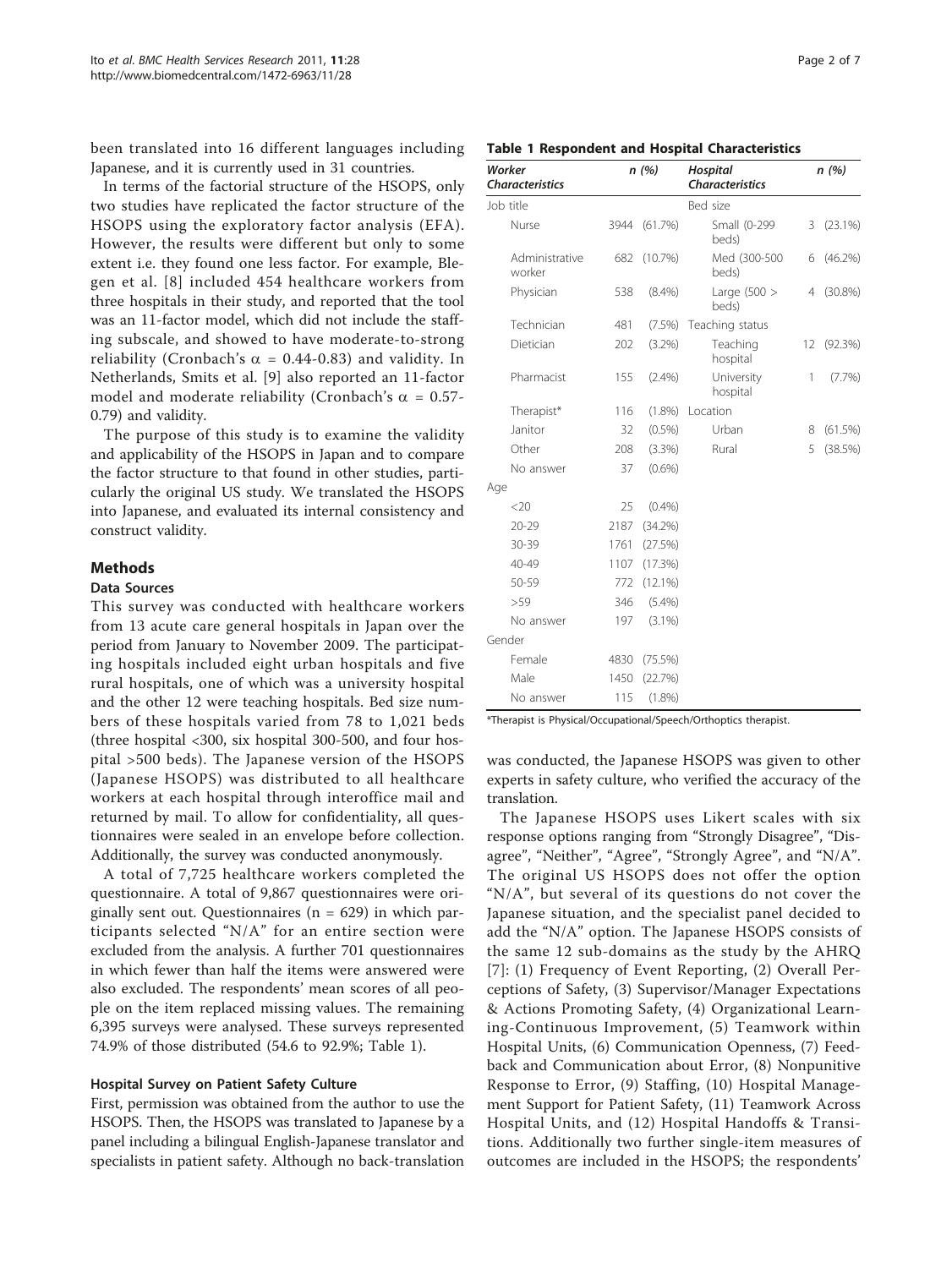ratings of patient safety in their workplaces (Patient Safety Grade; Please give your work area/unit in this hospital an overall grade on patient safety) and the number of adverse events they had reported in the last 12 months (Number of Events Reported; in the past 12 months, how many event reports have you filled out and submitted?).

# Data Analyses

A three-step analysis was conducted. For the first step, to assess the suitability of the Japanese data for the preceding studies [\[7](#page-6-0)-[9\]](#page-6-0) and examine the dimensionality of the survey, a series of confirmatory factor analyses (CFA) were carried out. The estimation method was the maximum likelihood procedure. Nine statistics were used to assess the best model fit [[10,11](#page-6-0)]: the chi-square, the comparative fit index (CFI), the Tucker-Lewis index (TLI), the root mean square error of approximation (RMSEA), its 90% confidence interval (CI), and the standardized root mean square (SRMR), the Akaike information criterion (AIC), the consistent Akaike information criterion (CAIC), and the Bayesian information criterion (BIC).

The chi-square test assesses the magnitude of the discrepancy between the sample and the fitted covariance matrix. A non-statistically significant chi-square value indicates a good model fit. Although the chi-square is very sensitive to sample size, the CFI provides a measure of proportional increase in fit over a null model. CFI varies from 0 to 1 and a CFI value of >0.90 indicates a good model fit. The TLI, also known as Non-Normed Fit Index (NNFI), combines a measure of parsimony into a comparative index between the proposed and null models, resulting in values ranging from 0 to 1. RMSEA values of 0.05 or less indicate a reasonable error of approximation in a population. The SRMR is the average discrepancy between the correlations observed in the input matrix and those predicted by the model. SRMR can take a range of values between 0 and 1, with 0 indicating a perfect fit. The AIC permits the comparison of non-nested models. Generally, models with the lowest AIC are judged to fit the data better than alternative solutions. The CAIC measures the global fit of a cluster model to an input data, and the smallest CAIC value suggests the best fit. The Bayesian information criterion (BIC) or Schwarz Criterion (also SBC, SBIC) is a criterion for model selection among a class of parametric models with different numbers of parameters. The model with the lowest BIC is preferred. Secondly, Cronbach's coefficient  $\alpha$  was calculated to measure internal consistency.

For the third step, to verify construct validity, polychoric correlations were calculated for the 12 safety culture subdimensions which are the ordinal variables. Polychoric

correlation is analogue to Pearson's correlation analysis; however, polychoric correlation is the correlation between ordinal variables, whereas Pearson's correlation is the correlation between continuous variables. In addition, to verify construct validity, an ordered probit analysis was conducted between the 2 single-item measures of outcome (Patient Safety Grade and Number of Events Reported, which are the ordinal variables) and the 12 safety culture sub-dimensions. In each analysis, Patient Safety Grade and Number of Events Reported were the dependent variables; the 12 safety culture sub-dimensions were the independent variables. Ordered probit analysis is analogue to multiple regression analysis; however, in the ordered probit the dependent variable is scored on an ordinal scale, whereas in a multiple regression the dependent variable is scored on an interval scale. The use of multiple regression analysis with an ordinal dependent variable results in biased estimates of the parameters and standard errors. Furthermore, polychoric correlations were calculated between 2 single-item measures of outcome and the 12 safety culture sub-dimensions. The Mplus (Mplus version 3.0) was used for confirmatory factor analysis, polychoric correlation and ordered probit analysis. Descriptive statistics and internal consistency reliability coefficients were performed with the use of the open-source R software, version 2.8.1.

# Results

# Confirmatory Factor Analysis and Internal Reliability

For the Japanese HSOPS, a 12-factor model was selected as the most pertinent ( $\chi^2$  = 11035, *df* = 753, CFI = 0.89, TLI = 0.88, RMSEA = 0.046, RMSEA 90% CI = 0.045- 0.047, SRMR = 0.044, AIC = 9529.5, CAIC = 3683.7, BIC = 4436.7), showing a sufficiently high standard partial regression coefficient. Although Blegen et al.'s [\[8](#page-6-0)] 11 factor model showed acceptable measurement properties  $(\chi^2 = 15827, df = 648, CFI = 0.83, TLI = 0.82, RMSEA =$ 0.061, RMSEA 90% CI = 0.060-0.061, SRMR = 0.150,  $AIC = 14531.4, CAIC = 9500.8, BIC = 10148.8$ , Smits et al.'s [[9](#page-6-0)] 11 factor model did not ( $\chi^2$  = 59819, df = 806, CFI = 0.38, TLI = 0.34, RMSEA = 0.107, RMSEA 90% CI = 0.106-0.108, SRMR = 0.392, AIC = 58207.0, CAIC = 51949.8, BIC = 52755.8). The  $\alpha$  coefficient for the Japanese HSOPS of the total score was 0.92. Cronbach's  $\alpha$  values for the subscale scores were 0.46-0.88 (Table [2\)](#page-3-0).

# Construct Validity

Polychoric correlations were calculated for the 12 safety culture sub-dimensions (Table [2\)](#page-3-0). Positive correlation was found for each pair of subgroup scores, although several correlations were small. The highest correlation ( $r = 0.60$ ) was shown between Communication Openness and Feedback and Communication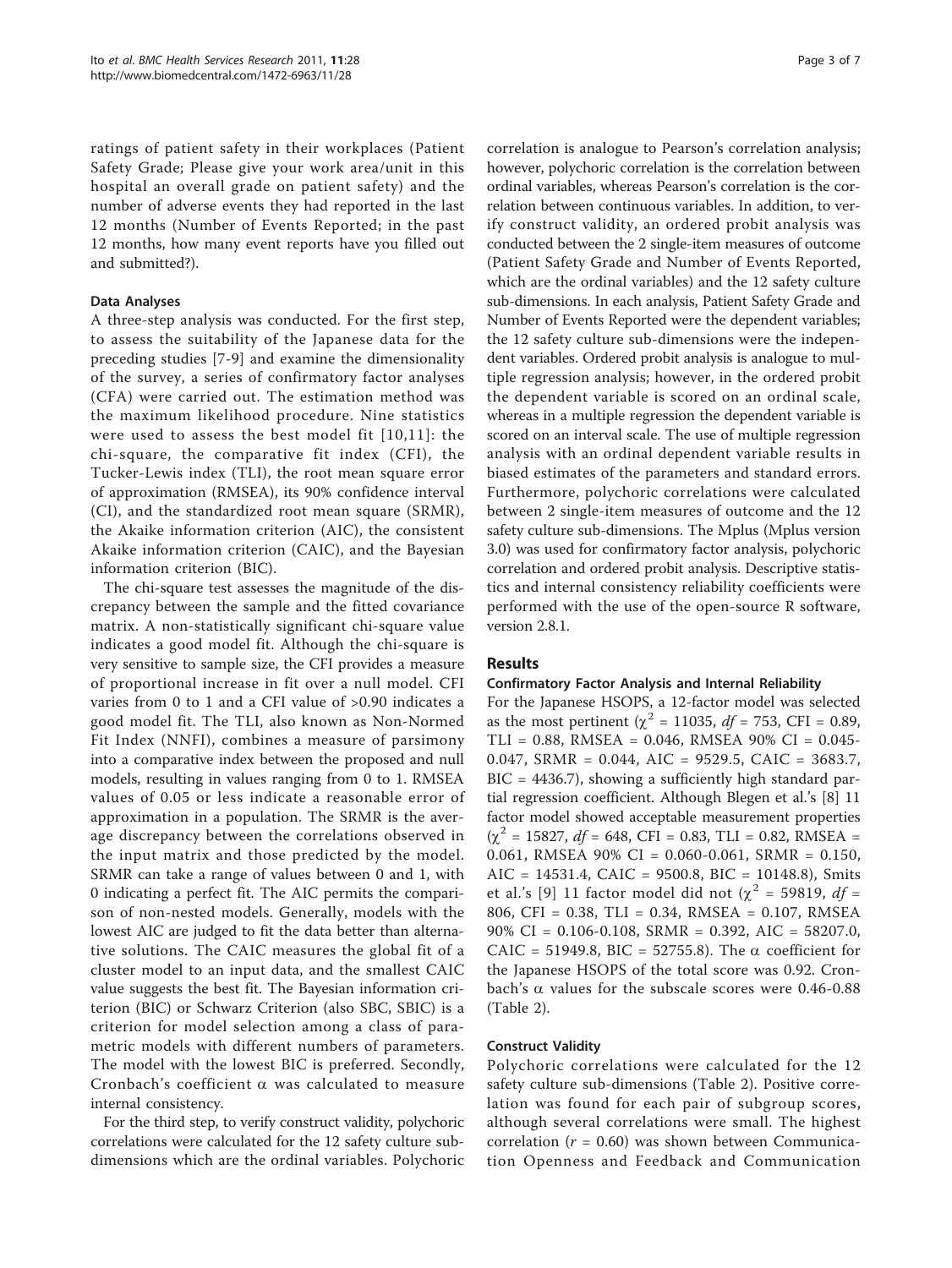|                   |                                                            | М    | SD    | $\alpha$ | F1                       | F <sub>2</sub>           | F3  | F4  | F5  | F6  | F7                       | F8  | F9  | <b>F10</b>               | <b>F11</b> |
|-------------------|------------------------------------------------------------|------|-------|----------|--------------------------|--------------------------|-----|-----|-----|-----|--------------------------|-----|-----|--------------------------|------------|
| F1.               | Frequency of Event Reporting                               | 11.9 | 2.97  | .88      | $\overline{\phantom{a}}$ |                          |     |     |     |     |                          |     |     |                          |            |
| F2.               | Overall Perceptions of Safety                              | 13.8 | 2.48  | .62      | .20                      | $\overline{\phantom{a}}$ |     |     |     |     |                          |     |     |                          |            |
| F3.               | Supervisor/Manager Expectations & Actions Promoting Safety | 14.7 | 2.55  | .70      | .24                      | .45                      |     |     |     |     |                          |     |     |                          |            |
| F4.               | Organizational Learning Continuous Improvement             | 10.4 | 1.84  | .65      | .22                      | .51                      | .44 |     |     |     |                          |     |     |                          |            |
| F5.               | Teamwork within Hospital Units                             | 14.9 | 2.66  | .83      | .20                      | .45                      | .45 | -51 |     |     |                          |     |     |                          |            |
| F6.               | <b>Communication Openness</b>                              | 10.4 | 2.19  | .62      | .29                      | .46                      | .49 | .47 | -52 |     |                          |     |     |                          |            |
| F7.               | Feedback and Communication about Frror                     | 10.7 | 2.31  | -77      | .37                      | .45                      | .46 | .56 | .44 | .60 | $\overline{\phantom{a}}$ |     |     |                          |            |
| F8.               | Nonpunitive Response to Error                              | 9.6  | 232   | - 71     | .14                      | .39                      | .39 | -25 | .37 | .41 | - 27                     |     |     |                          |            |
| F9.               | Staffing                                                   | 12.1 | 2.59  | .46      | .04                      | .39                      | .25 | .11 | .22 | .20 | .14                      | .36 |     |                          |            |
| F <sub>10</sub> . | Hospital Management Support for Patient Safety             | 10.3 | 1.96. | .61      | .22                      | .54                      | .49 | .49 | .41 | .45 | .46                      | -33 | 29  | $\overline{\phantom{a}}$ |            |
| F11.              | Teamwork Across Hospital Units                             | 13.1 | 2.46  | .70      | .15                      | .48                      | .39 | .42 | .44 | .43 | .38                      | .34 | .26 | .57                      |            |
| F12.              | Hospital Handoffs & Transitions                            |      | 2.43  | 73       | 09                       | .42                      | 29  | .28 | .28 | .32 | 28                       | 30  | 29  | .43                      | 57         |

<span id="page-3-0"></span>Table 2 Mean Factor Scores, Cronbach  $\alpha$  Coefficient, and Polychoric Correlations of the Japanese HSOPS

about Error. The lowest correlation  $(r = 0.04)$  was shown between Frequency of Event Reporting and Staffing. Regarding the relationships between outcome variables and safety culture sub-dimensions, Frequency of Event Reporting showed small correlations to other safety culture sub-dimensions  $(r = 0.04-0.37)$ . Overall, Perceptions of Safety showed medium correlations ( $r =$ 0.39-0.54).

To verify construct validity, ordered probit analysis was conducted (Table [3\)](#page-4-0). In regard to Patient Safety Grade, middle standard partial regression coefficients were found towards all 12 safety culture sub-dimensions. Overall Perceptions of Safety had a moderate standard partial regression coefficient ( $\beta = 0.28$ ). The R square value was 0.44. In regard to Number of Events Reported, small standard partial regression coefficients were generally found. The R square value was 0.06. Thereafter, polychoric correlations were calculated (Table [4\)](#page-5-0). The Patient Safety Grade showed middle or large correlations compared to the 12 safety culture sub-dimensions ( $r = 0.23$ -0.58). In regard to Number of Events Reported, all correlations were very small  $(r =$ -0.12-0.17).

# **Discussion**

This study produced three major findings. First, the AHRQ's 12 factor model provides the best fit to the Japanese HSOPS data for acute care hospital staffs compared with the two 11 factor models proposed in the previous studies [[8,9](#page-6-0)]. Second, the Japanese HSOPS have shown acceptable internal consistency for the subscales, although the Staffing factor has shown low internal consistency. Finally, the construct validity of each safety culture sub-dimensions is confirmed by the polychoric correlations between the 12 safety culture sub-dimensions, and by the ordered probit analysis for the 2 outcomes and 12 safety culture sub-dimensions. The results indicate that the HSOPS can be introduced in Japan.

In terms of the confirmatory factor analysis, the structure underlying the hospital safety culture in Japan fits the same 12 factor model as the study by AHRQ [\[7](#page-6-0)]. In addition, the 12 factor model has shown a sufficiently high standard partial regression coefficient. These results again suggest that the Japanese HSOPS should include 12 sub-dimensions and 42 items. However these results are not in line with those reported by Blegen et al. [\[8](#page-6-0)] and Smiths et al. [[9\]](#page-6-0) that the tool was an 11-factor model. The Japanese HSOPS has shown acceptable internal consistency for the subscales. However, they generally show a lower internal consistency than in the AHRQ study; the Staffing scale being particularly low. These results are congruent with those reported by the preceding studies [\[8,9](#page-6-0)].

The reasons of the different results of previous and this study as well as of the low internal consistency are unclear but may be related to the fact that there is a limited number of question items which constitute the each factor. This result suggests that it is necessary to investigate new question items to compliment factors with low internal consistency.

The Japanese HSOPS has also shown acceptable construct validity. First, the moderate positive correlations between the 12 factors suggest that each of the safety culture sub-dimensions measures a similar construct, although Frequency of Event Reporting, one of the outcome variables, has actually only a small relationship with the other safety culture sub-dimensions. Secondly, the ordered probit analysis shows that the 12 safety culture sub-dimensions can estimate the Patient Safety Grade, one of the single-item measures of outcomes.

These findings point to the important role that the Japanese HSOPS could play in the assessment of patient safety culture. On the other hand, the 12 safety culture subdimensions did not show a relationship between the Number of Events Reported. Our results concur with AHRQ's report that the relationships between the Number of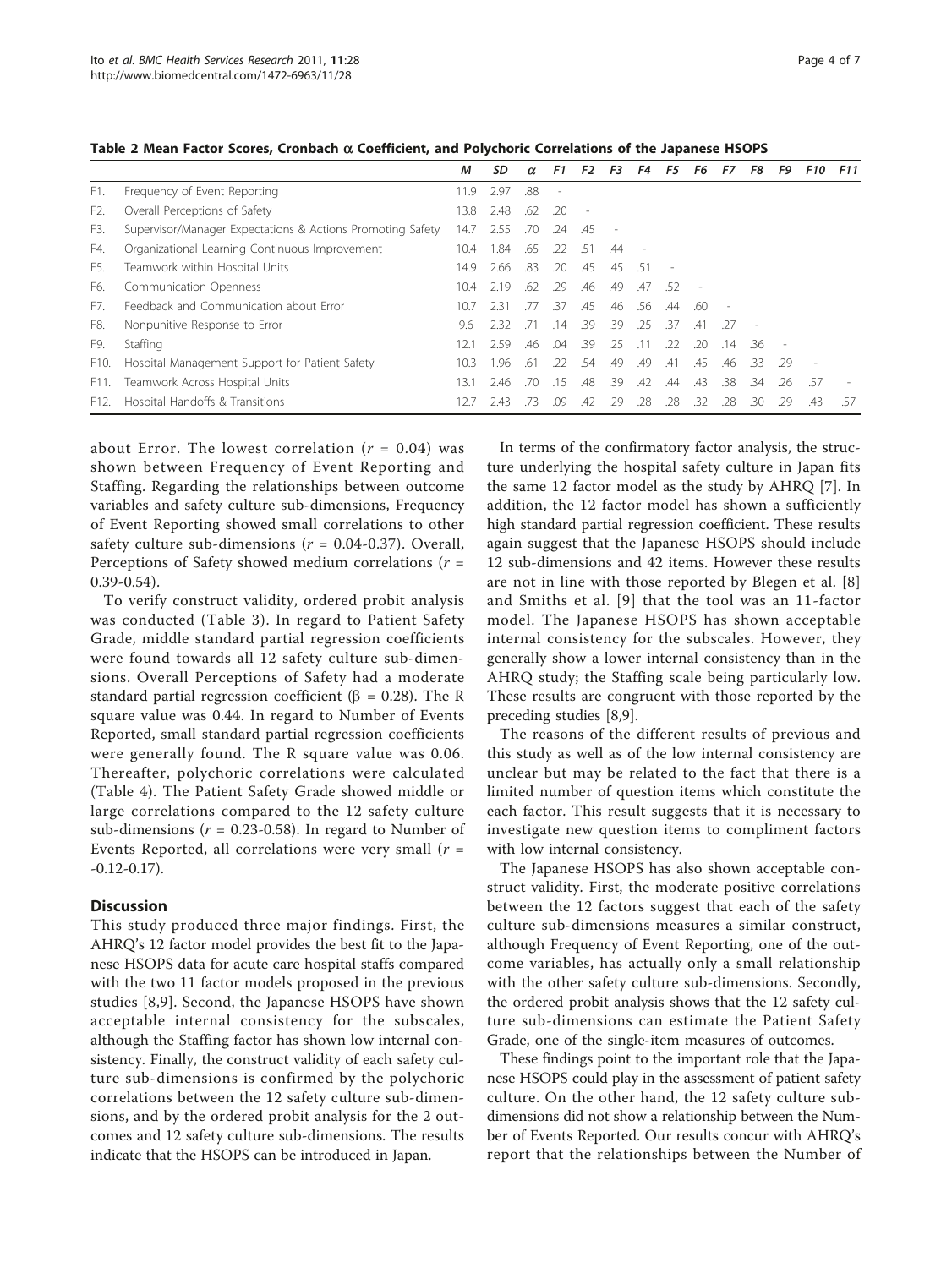# <span id="page-4-0"></span>Table 3 Mean Scores and Standard Partial Regression Coefficient of the Items of the Japanese HSOPS

|                |                                                                                                                           | М            |  |     |     |     |     |     |     |     |     | SD F1 F2 F3 F4 F5 F6 F7 F8 F9 F10 F11 F12 |     |  |
|----------------|---------------------------------------------------------------------------------------------------------------------------|--------------|--|-----|-----|-----|-----|-----|-----|-----|-----|-------------------------------------------|-----|--|
| D1             | When a mistake is made, but is caught and corrected before affecting<br>the patient, how often is this reported?          | 3.71 1.1 .70 |  |     |     |     |     |     |     |     |     |                                           |     |  |
| D <sub>2</sub> | When a mistake is made, but has no potential to harm the patient, how<br>often is this reported?                          | 4.05 1.1 .99 |  |     |     |     |     |     |     |     |     |                                           |     |  |
| D3             | When a mistake is made that could harm the patient, but does not, how 4.13 1.1 .86<br>often is this reported?             |              |  |     |     |     |     |     |     |     |     |                                           |     |  |
| A15            | Patient safety is never sacrificed to get more work done.                                                                 | 3.42 0.9     |  | .44 |     |     |     |     |     |     |     |                                           |     |  |
| A18            | Our procedures and systems are good at preventing errors from<br>happening.                                               | 3.49 0.8     |  | .58 |     |     |     |     |     |     |     |                                           |     |  |
| $A10*$         | It is just by chance that more serious mistakes don't happen around<br>here.                                              | 3.36 1.0     |  | .55 |     |     |     |     |     |     |     |                                           |     |  |
| A17*           | We have patient safety problems in this unit.                                                                             | 3.54 0.9     |  | .61 |     |     |     |     |     |     |     |                                           |     |  |
| B1             | My supervisor/manager says a good word when he/she sees a job done<br>according to established patient safety procedures. | 3.12 0.9     |  |     | .55 |     |     |     |     |     |     |                                           |     |  |
| B <sub>2</sub> | My supervisor/manager seriously considers staff suggestions for<br>improving patient safety.                              | 3.45 0.9     |  |     | .75 |     |     |     |     |     |     |                                           |     |  |
| $B3*$          | Whenever pressure builds up, my supervisor/manager wants us to work<br>faster, even if it means taking shortcuts.         | 4.00 0.9     |  |     | .49 |     |     |     |     |     |     |                                           |     |  |
| B4*            | My supervisor/manager overlooks patient safety problems that happen<br>over and over.                                     | 4.10 0.9     |  |     | .65 |     |     |     |     |     |     |                                           |     |  |
| A6             | We are actively doing things to improve patient safety.                                                                   | 3.75 0.8     |  |     |     | .66 |     |     |     |     |     |                                           |     |  |
| A9             | Mistakes have led to positive changes here.                                                                               | 3.52 0.8     |  |     |     | .64 |     |     |     |     |     |                                           |     |  |
| A13            | After we make changes to improve patient safety, we evaluate their<br>effectiveness.                                      | 3.17 0.8     |  |     |     | .55 |     |     |     |     |     |                                           |     |  |
| A1             | People support one another in this unit.                                                                                  | 3.90 0.8     |  |     |     |     | .82 |     |     |     |     |                                           |     |  |
| A3             | When a lot of work needs to be done quickly, we work together as a<br>team to get the work done.                          | 3.77 0.8     |  |     |     |     | .81 |     |     |     |     |                                           |     |  |
| A4             | In this unit, people treat each other with respect.                                                                       | 3.49 0.9     |  |     |     |     | .71 |     |     |     |     |                                           |     |  |
| A11            | When one area in this unit gets really busy, others help out.                                                             | 3.74 0.9     |  |     |     |     | .64 |     |     |     |     |                                           |     |  |
| C <sub>2</sub> | Staff will freely speak up if they see something that may negatively affect 3.42 0.9<br>patient care.                     |              |  |     |     |     |     | .62 |     |     |     |                                           |     |  |
| C4             | Staff feel free to question the decisions or actions of those with more<br>authority.                                     | 3.38 1.0     |  |     |     |     |     | .65 |     |     |     |                                           |     |  |
| $C6*$          | Staff are afraid to ask questions when something does not seem right.                                                     | 3.57 1.0     |  |     |     |     |     | .52 |     |     |     |                                           |     |  |
| C1             | We are given feedback about changes put into place based on event<br>reports.                                             | 3.28 0.9     |  |     |     |     |     |     | .63 |     |     |                                           |     |  |
| C3             | We are informed about errors that happen in this unit.                                                                    | 3.86 0.9     |  |     |     |     |     |     | .77 |     |     |                                           |     |  |
| C5             | In this unit, we discuss ways to prevent errors from happening again.                                                     | 3.58 0.9     |  |     |     |     |     |     | .80 |     |     |                                           |     |  |
| $A8*$          | Staff feel like their mistakes are held against them.                                                                     | 2.90 1.0     |  |     |     |     |     |     |     | .68 |     |                                           |     |  |
| $A12*$         | When an event is reported, it feels like the person is being written up,<br>not the problem.                              | 3.13 1.0     |  |     |     |     |     |     |     | .78 |     |                                           |     |  |
| $A16*$         | Staff worry that mistakes they make are kept in their personnel file.                                                     | 3.58 0.9     |  |     |     |     |     |     |     | .56 |     |                                           |     |  |
| A2             | We have enough staff to handle the workload.                                                                              | 2.58 1.1     |  |     |     |     |     |     |     |     | .44 |                                           |     |  |
| $A5*$          | Staff in this unit work longer hours than is best for patient care.                                                       | $2.71$ 1.1   |  |     |     |     |     |     |     |     | .36 |                                           |     |  |
| $A7^*$         | We use more agency/temporary staff than is best for patient care.                                                         | 3.76 1.0     |  |     |     |     |     |     |     |     | .19 |                                           |     |  |
| $A14*$         | We work in "crisis mode," trying to do too much, too quickly.                                                             | 3.08 1.0     |  |     |     |     |     |     |     |     | .79 |                                           |     |  |
| F1             | Hospital management provides a work climate that promotes patient<br>safety.                                              | 3.63 0.8     |  |     |     |     |     |     |     |     |     | .63                                       |     |  |
| F8             | The actions of hospital management show that patient safety is a top<br>priority.                                         | 3.39 0.9     |  |     |     |     |     |     |     |     |     | .61                                       |     |  |
| F9*            | Hospital management seems interested in patient safety only after an<br>adverse event happens.                            | 3.23 1.0     |  |     |     |     |     |     |     |     |     | .53                                       |     |  |
| F4             | There is good cooperation among hospital units that need to work<br>together.                                             | 3.47 0.8     |  |     |     |     |     |     |     |     |     |                                           | .61 |  |
| F10            | Hospital units work well together to provide the best care for patients.                                                  | 3.47 0.8     |  |     |     |     |     |     |     |     |     |                                           | .67 |  |
| $F2*$          | Hospital units do not coordinate well with each other.                                                                    | 2.96 0.9     |  |     |     |     |     |     |     |     |     |                                           | .61 |  |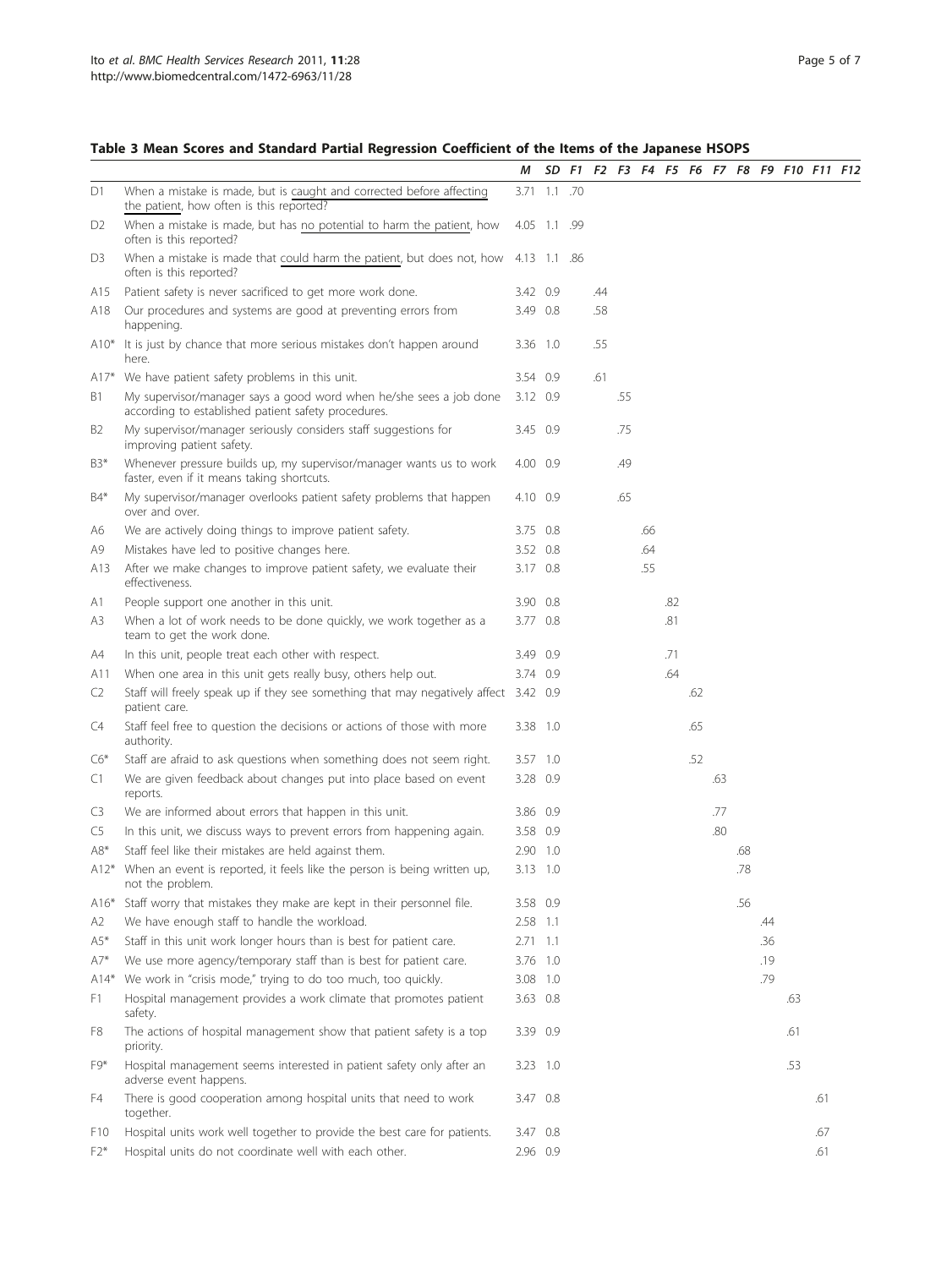| F6*   | It is often unpleasant to work with staff from other hospital units.                              | 3.24 0.9         | .56 |     |
|-------|---------------------------------------------------------------------------------------------------|------------------|-----|-----|
| F3*   | Things "fall between the cracks" when transferring patients from one unit 3.03 0.9<br>to another. |                  |     | .63 |
| $F5*$ | Important patient care information is often lost during shift changes.                            | 3.23 0.8         |     | .66 |
| $F7*$ | Problems often occur in the exchange of information across hospital<br>units.                     | $3.15$ 0.8       |     | .72 |
|       | F11* Shift changes are problematic for patients in this hospital.                                 | $3.25 \quad 0.8$ |     | .53 |

<span id="page-5-0"></span>Table 3 Mean Scores and Standard Partial Regression Coefficient of the Items of the Japanese HSOPS (Continued)

Note: A1 through A18, B1 through B4, C1 through C6, D1 through D3, and F1 through F22 indicate the question number of HSOPS.

\*This is the reverse worded. The means reported have been reverse scored.

Events Reported and the safety culture dimensions were very small [[7\]](#page-6-0). One explanation for the lack of relationship with Number of Events Reported is that the proportion of respondents with reporting experience was very low; approximately 72% of the respondents reported "no events" or "1 to 2 events" in the last 12 months.

The findings of this study should be considered in light of its limitations.

First, the research was conducted on 6,395 questionnaire replies from 13 general hospitals. Although the present study was more representative of the population of hospital workers than any prior studies on patient safety culture, this number may limit a generalization of its findings to other general hospitals in Japan. In particular, the occupation groups were disproportionate number of participants. Future research should seek to conduct random samplings.

Second, although our response rate was comparatively high (74.9%), the number of eliminated data was also

Table 4 Polychoric Correlations and Standard Partial Regression Coefficient of the Japanese HSOP

|                                                               | <b>Patient Safety</b><br>Grade |           | Number of<br><b>Events Reported</b> |                   |
|---------------------------------------------------------------|--------------------------------|-----------|-------------------------------------|-------------------|
|                                                               | $r^*$                          | $\beta^+$ | r*                                  | $\beta^{\dagger}$ |
| Frequency of Event Reporting                                  | .23                            | .06       | .17                                 | .14               |
| Overall Perceptions of Safety                                 | .58                            | .28       | $-06$                               | $-0.08$           |
| Supervisor/Manager Expectations &<br>Actions Promoting Safety | .42                            | .05       | .03                                 | .03               |
| Organizational Learning Continuous<br>Improvement             | .49                            | .15       | .05                                 | .04               |
| Teamwork Within Hospital Units                                | .41                            | .05       | .00                                 | $-.01$            |
| <b>Communication Openness</b>                                 | .42                            | .03       | .01                                 | $-.07$            |
| Feedback and Communication<br>About Frror                     | .44                            | .05       | .12                                 | .15               |
| Nonpunitive Response To Error                                 | .29                            | $-.03$    | $-.03$                              | .01               |
| Staffing                                                      | .29                            | .07       | $-12$                               | $-0.08$           |
| Hospital Management Support for<br>Patient Safety             | .51                            | .13       | $-0.02$                             | $-0.02$           |
| Teamwork Across Hospital Units                                | .44                            | .04       | $-.04$                              | -.01              |
| Hospital Handoffs & Transitions                               | .38                            | .07       | $-0.08$                             | $-.05$            |

\*r represents polychoric correlation.

 $~^{†}$  $\beta$  represents standard partial regression coefficient.

large, mainly because a high rate of respondents selected " $N/A$ " to questions (6.4%). This suggests that some of the survey's items are not suitable for all acute care hospitals.

Third, the present study did not evaluate relationships with objective indicators such as a rate of incidents and a number of reports by some type of error. Further studies are needed to compare the Japanese HSOPS with these objective indicators.

Fourth, the present study used an analytical approach suitable for ordinal scales. Pearson's correlation and multiple regression analysis with ordinal variables, which were used in previous studies, are known to result in biased estimates of the parameters. The present study therefore used polychoric correlation and ordered probit analysis. The different approaches may make it difficult to compare results directly.

Finally, this study did not evaluate the test-retest reliabilities of the Japanese HSOPS. In order to confirm any change of the Japanese HSOPS over time reflecting the situation of the hospital, future studies need to use a longitudinal design.

## Conclusions

The results of the present study support the view that the Japanese HSOPS has a valuable role in the assessment of the patient safety culture in Japan. The factor structures of the Japanese and US HSOPS are almost identical, and perform better than the 11 factor models found by preceding studies [[8,9\]](#page-6-0). The Japanese factors show acceptable internal consistency for the subscales, although the internal consistency of this study is low compared to that of the US study. Particularly, the Staffing factor has shown only small internal consistency. The reason for this is unclear but may be related to the fact that there is a limited number of question items which constitute each factor. The Japanese HSOPS has shown acceptable construct validity. The safety culture sub-dimensions measure a similar construct, and show the relationship between Patient Safety Grade and one of the outcomes. However, not all safety culture subdimensions show a relationship with Number of Events Reported. This result was the same as with the previous